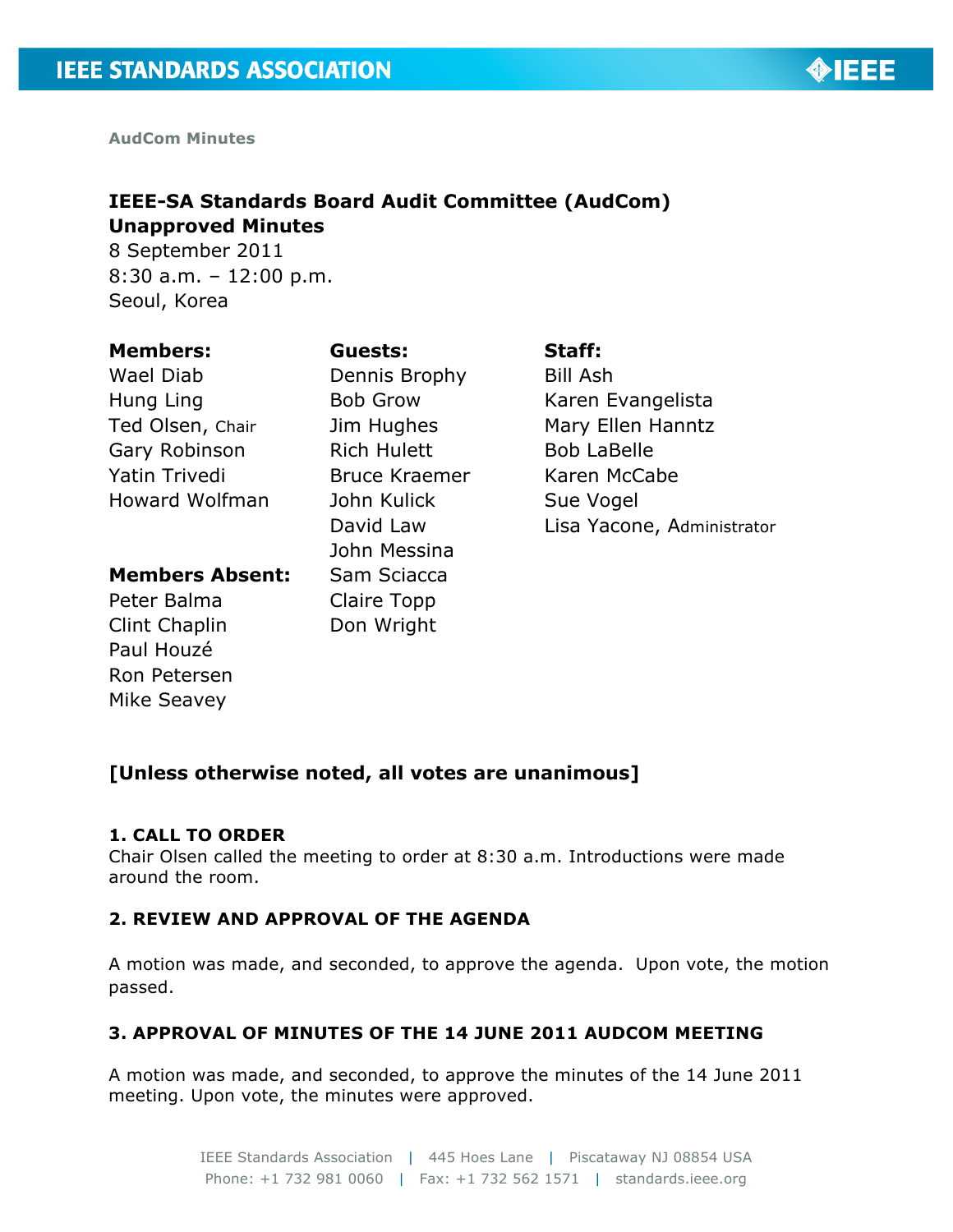## **4. P&P REVIEW**

#### **4.1 Status of Continuing P&P Review**

#### **4.1.1 AES/GA** - Gary Robinson, Wael Diab **Motion: To accept the AES/GA P&Ps. Upon vote, the motion passed.**

## **4.1.2 EDU/SC** – Ted Olsen, Hung Ling **Motion: To accept the EDU/SC P&Ps. Upon vote, the motion passed.**

## **4.1.3 EMC/SDCom** – Gary Robinson, Ronald Petersen

Gary and Ron held a teleconference with the Sponsor prior to the AudCom meeting. There are still some issues to work out. A face to face meeting has been set for 7 October 2011 in Piscataway.

#### **4.2 New P&P Review**

**4.2.1 C/CCSC –** Paul Houzé, Yatin Trivedi **Motion: To accept the C/CCSC P&Ps. Upon vote, the motion passed.**

#### **4.2.2 IES/IES –** Mike Seavey, Ronald Petersen

Neither Mike nor Ron was able to attend the meeting. Lisa forwarded email dialog from Mike and Ron indicating they felt the P&Ps were ready to be accepted.

**Motion: To accept the IES/IES P&Ps. Upon vote, the motion passed.**

## **4.3 Working Group P&P Review**

## **4.3.1 EMB/SC - Clint Chaplin, Howard Wolfman**

Howard reported that the review is ongoing. Comments have been sent to the Sponsor.

## **5. OLD BUSINESS**

## **5.1 Ad hoc for Electronic Business - Update - Mike Seavey**

Deferred until December AudCom meeting.

#### **5.2 Ad hoc – Use of should/shall in the baseline documents – Update – Wael Diab**

Wael reported that the ad hoc had unanimously agreed there was no need to have "should" in the baseline documents as "may" and "shall" covered everything. The Ad hoc for Instructional Text will implement this decision in the updates to the instructional text. The ad hoc has completed its task and is now disbanded.

## **6. NEW BUSINESS**

#### **6.1 Ad hoc for instructional text for the baseline P&P documents – Report – Peter Balma**

The revised and updated instructions for each baseline document were circulated for comment to the AudCom members prior to the meeting. Chair Olsen expressed his gratitude for Peter undertaking such an extensive project. The thorough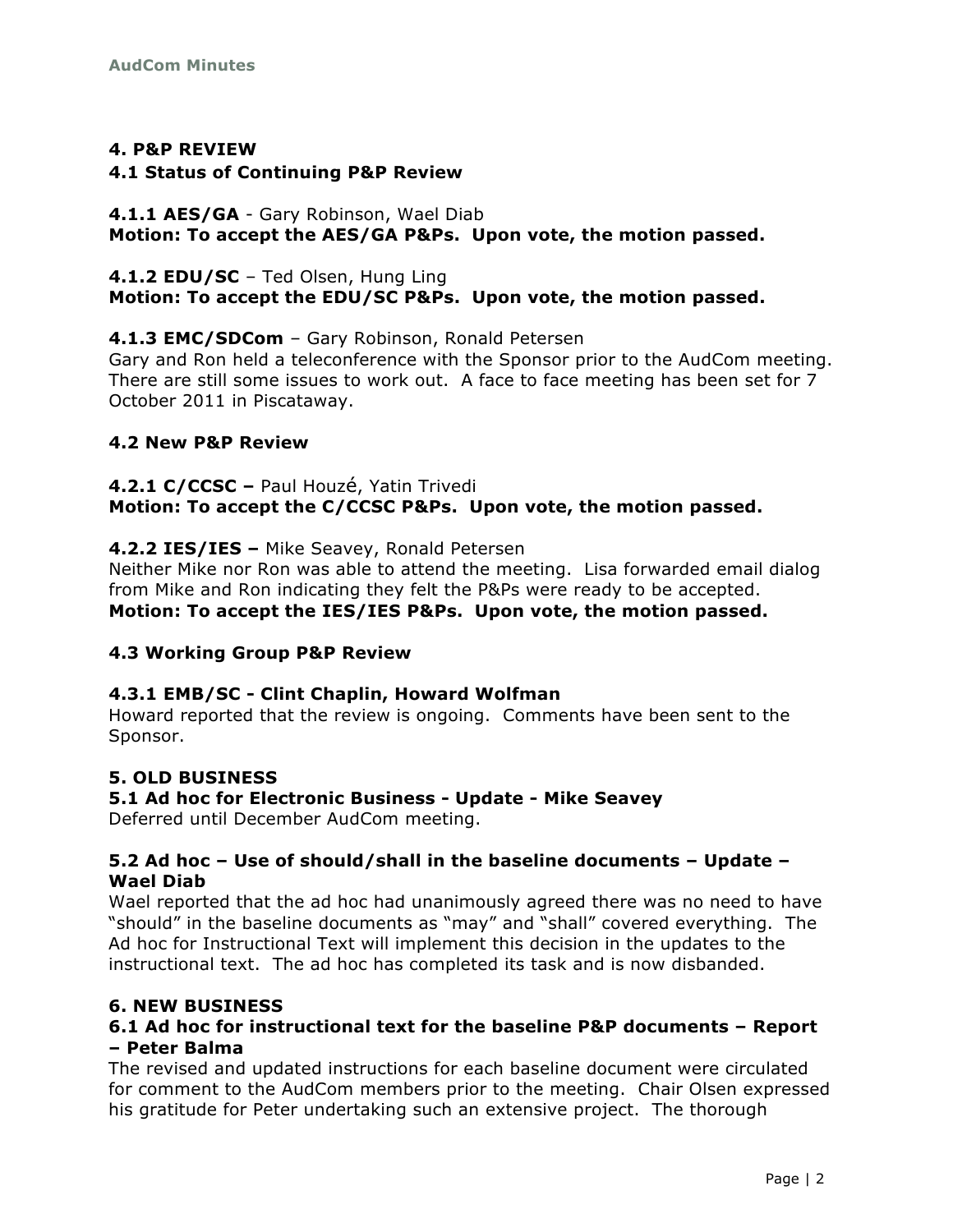instructions should greatly improve the process for Sponsors. AudCom will continue to discuss and finalize the instructions in tandem with their updates to the baseline documents.

#### **6.2 Ad hoc to update AudCom Conventions – Report – Clint Chaplin**

AudCom reviewed the ad hoc report provided by Clint Chaplin. The ad hoc recommended two changes to the current AudCom Conventions for the review of Sponsor and SCC policies and procedures. The ad hoc also recommended that the first change also be applied to the AudCom Conventions for the review of Working Group policies and procedures.

#### **Motion: To accept the two recommended changes to the "AudCom Conventions for the Review of Sponsor and SCC Policies and Procedures" and the one change to the "AudCom Conventions for the Review of Working Group Policies and Procedures". Upon vote, the motion passed.**

- 3. Organization of the Sponsor P&Ps
	- a. The Sponsor P&Ps shall address all procedures, responsibilities, or actions necessary to standards development at the Sponsor level.
	- b. The Sponsor P&Ps shall be limited to topics (major headings) covered in the baseline, which covers procedures, responsibilities, or actions necessary to standards development at the Sponsor level.
	- c. Additional material related to standards development that falls under a topic in the baseline shall be added to the existing necessary topic section. Material that is not covered by a topic in the baseline, but is necessary to standards development shall be added at the end of the baseline.
	- d. Material that does not fall under a topic in the baseline and is not necessary to standards development at the Sponsor level shall be put in a separate document(s). Such document(s) shall not be reviewed by AudCom.
- 6. Target schedule (calendar days) for process/review by AudCom:
	- a. Sponsor submits proposed sponsor P&P in myProject for review by AudCom.
	- b. Within 5 days, AudCom administrator assigns AudCom mentors to review the submitted proposed sponsor P&P.
	- c. AudCom mentors review P&P, create checklist, and confer on any differences, and load the resulting checklist into myProject within 21 days of step b.
	- d. Sponsor reviews the comments made and suggestions offered in the checklist posted on the myProject website. The time for this review and revision will be dependent on the sponsor's processes, but expedited consideration and processing is highly desired.
	- e. AudCom mentors are available for telephone conferencing with appropriate sponsor representatives to assist in resolving issues, to clarify comments and suggestions shown in the checklist that may be unclear, and in general, to help move the process of acceptance of the proposed sponsor P&P along rapidly.
	- f. Sponsor submits revised proposed sponsor P&P in myProject for second review by AudCom.
	- g. Within 5 days, AudCom administrator advises mentors that revised proposed sponsor P&Ps have been posted in myProject.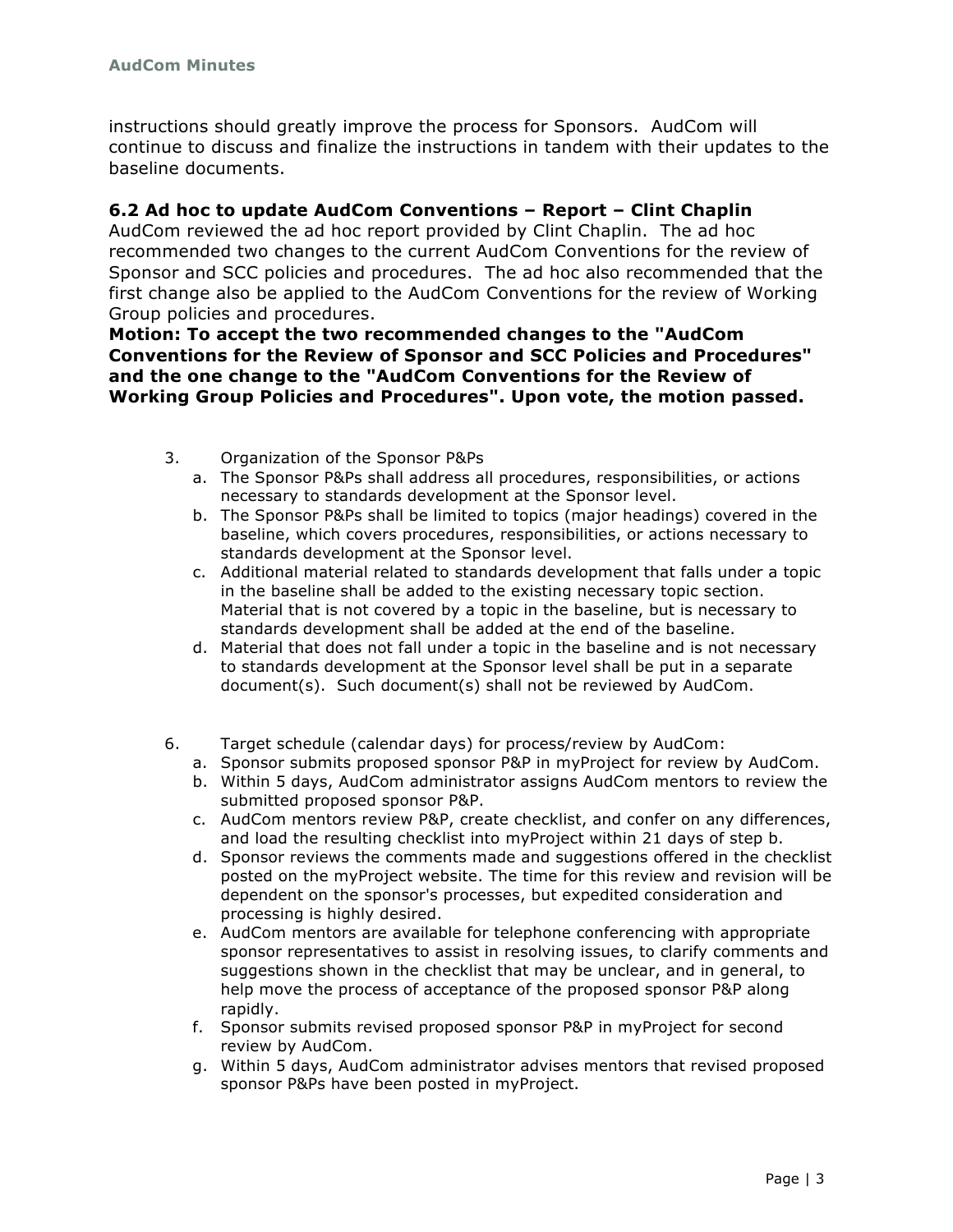h. Within 14 days of step g, AudCom mentors review revised sponsor P&P, revise checklist, and confer on any differences, and load the resulting checklist into myProject.

#### **6.3 Annual updates to baseline documents – Discussion – All**

AudCom, realizing they will not have enough time to complete the annual review/update of the baseline documents according to their current convention, agreed on a revised schedule for this year.

AudCom plan for updated procedures

Normal (annual) schedule

- AudCom updates Conventions and Baselines in September
- Revised Conventions and Baselines take effect in January

Present status

- Fundamental changes to Baselines occurring
- Harmonizing Baselines for Individual, Entity, and SCCs
- Expanding instructions & Conventions to eliminate ambiguities
- Effort could not be completed for September meetings

Temporary plan

- AudCom updates Conventions and Baselines in March 2012, and again in September 2013
- Revised Conventions and Baselines take effect in June 2012, and again in January 2014.

Revert to normal (annual) schedule after January 2014.

#### **6.4 "Accepted P&P" notifications – Update – Ted Olsen**

AudCom reviewed comments collected in response to proposed updates to the notifications which are sent out to Sponsors when their P&Ps are due to expire and when their P&Ps are approved. AudCom was agreeable to most of the edits but decided to wait to finalize the text until it is determined "when" the updates can be implemented programmatically.

#### **6.5 Working Group P&Ps – Question on Proxy Voting – Ted Olsen**

Prior to the meeting a Sponsor had submitted a question asking why proxy voting had been removed from the WG P&Ps. After discussion and with input from legal, AudCom came to the conclusion that proxy voting was not appropriate in WG P&Ps, or in Sponsor P&Ps (where there is currently a Proxy Voting clause). AudCom will pursue removal of proxy voting from all baselines.

#### **AI: Ted will respond to the Sponsor with AudCom's position.**

(Information - E-Mail sent Sept. 8)

#### **7. DATE OF NEXT MEETING**

The next meeting of AudCom will take place on 5 December 2011.

#### **8. ADJOURNMENT**

There being no further business, the meeting adjourned at 11:48 a.m.